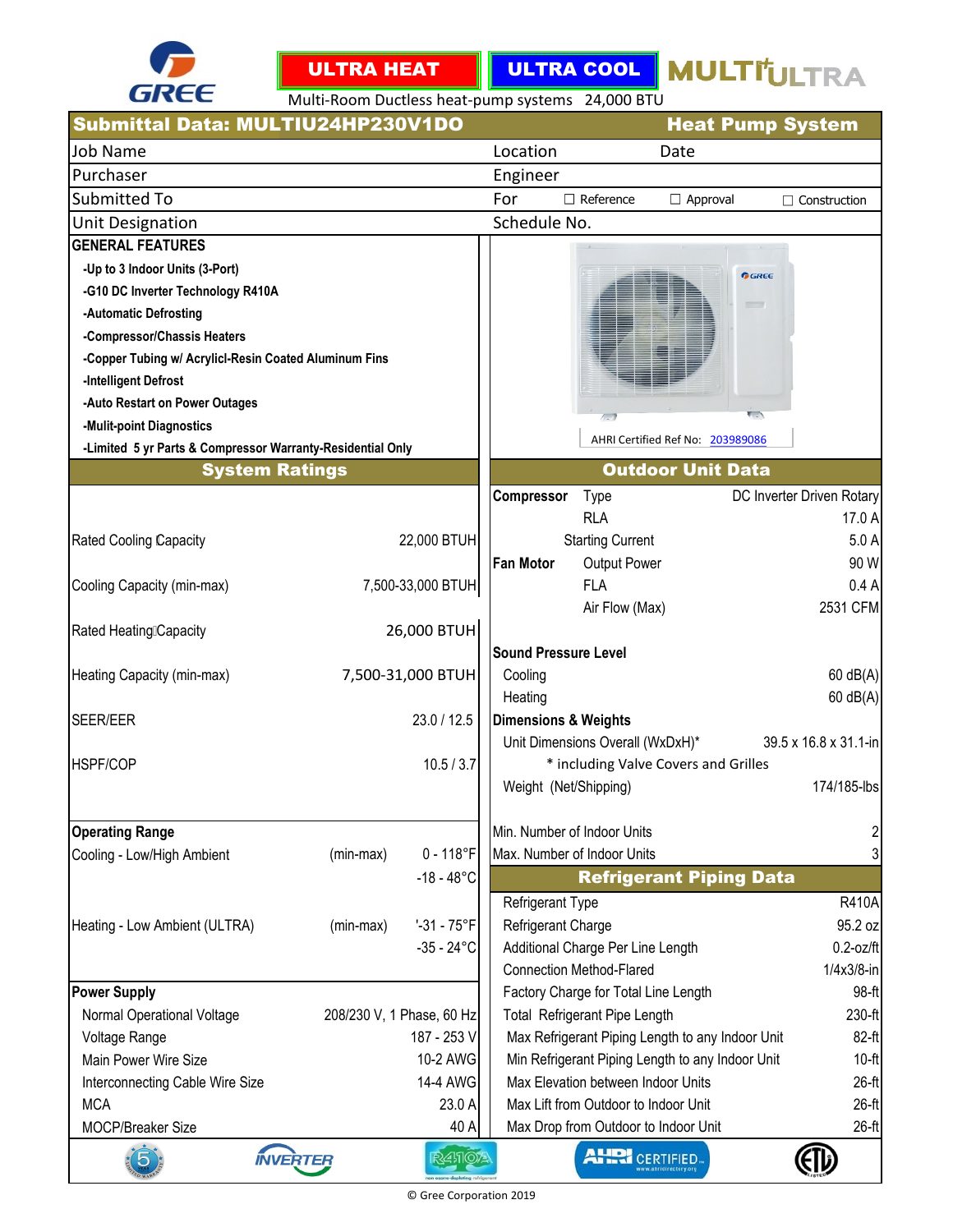## Features & Function Summary MULTIU36HP230V1DO

| <b>SYSTEM FEATURES</b>                                        |                          |
|---------------------------------------------------------------|--------------------------|
| Compressor Type                                               | <b>Inverter Rotary</b>   |
| Core Technology Three Cylinder Two<br><b>Stage Compressor</b> | G10                      |
| Ultra Low Frequency Torque Control                            | <b>YES</b>               |
| <b>Power Factor Correction</b>                                | <b>YES</b>               |
| Refrigerant Type                                              | <b>R410A</b>             |
| Electronic Expansion Valve (EEV)                              | 3                        |
| Basepan With Electric Heater                                  | <b>YES</b>               |
| <b>Compressor Preheat</b>                                     | <b>YES</b>               |
| Compressor With Electric Heater (-40°F)                       | <b>YES</b>               |
| -40°F Wiring UL Approved                                      | <b>YES</b>               |
| Multi "Independent" Port Design                               | <b>YES</b>               |
| Condenser Fan                                                 | Axial                    |
| Condenser Motor Type                                          | <b>DC</b>                |
| <b>Condenser Motor Drive</b>                                  | <b>Direct</b>            |
| Condenser Coil                                                | Aluminum Fin/Copper Tube |
| Outdoor Fin Coating (Blue)                                    | Acrylic Resin            |
| <b>Intelligent Defrosting</b>                                 | YES                      |
| Low Voltage Startup                                           | <b>YES</b>               |
| Memory/Power Failure Recovery                                 | <b>YES</b>               |
| Self Diagnosis                                                | <b>YES</b>               |
| Ultra Heating (-31°F - 75°F)                                  | <b>YES</b>               |
| Ultra Cooling (0°F - 118°F)                                   | <b>YES</b>               |
| XK19 Wired Controller Interface                               | <b>YES</b>               |

# **REMOTE CONTROLLER FUNCTIONS<sup>1</sup>** See individual Indoor Unit

Controllers Functions

*1 Not all Remote Controller functions are supported.* 

| XK19 WIRED CONTROLLER FUNCTIONS <sup>2</sup> |            |  |  |  |  |  |
|----------------------------------------------|------------|--|--|--|--|--|
| On/Off                                       | <b>YES</b> |  |  |  |  |  |
| <b>Operating Mode</b>                        | <b>YES</b> |  |  |  |  |  |
| Fan Speed                                    | <b>YES</b> |  |  |  |  |  |
| Room Setpoint                                | <b>YES</b> |  |  |  |  |  |
| <b>Model Numbers</b>                         | <b>YES</b> |  |  |  |  |  |
| <b>Timer Mode</b>                            | <b>YES</b> |  |  |  |  |  |
| Sleep Mode                                   | <b>YES</b> |  |  |  |  |  |
| <b>Turbo Mode</b>                            | <b>YES</b> |  |  |  |  |  |
| X-Fan Mode                                   | <b>YES</b> |  |  |  |  |  |
| <b>Privacy Lock</b>                          | <b>YES</b> |  |  |  |  |  |

*2 Note: Some indoor models may not support specific system features or functions.*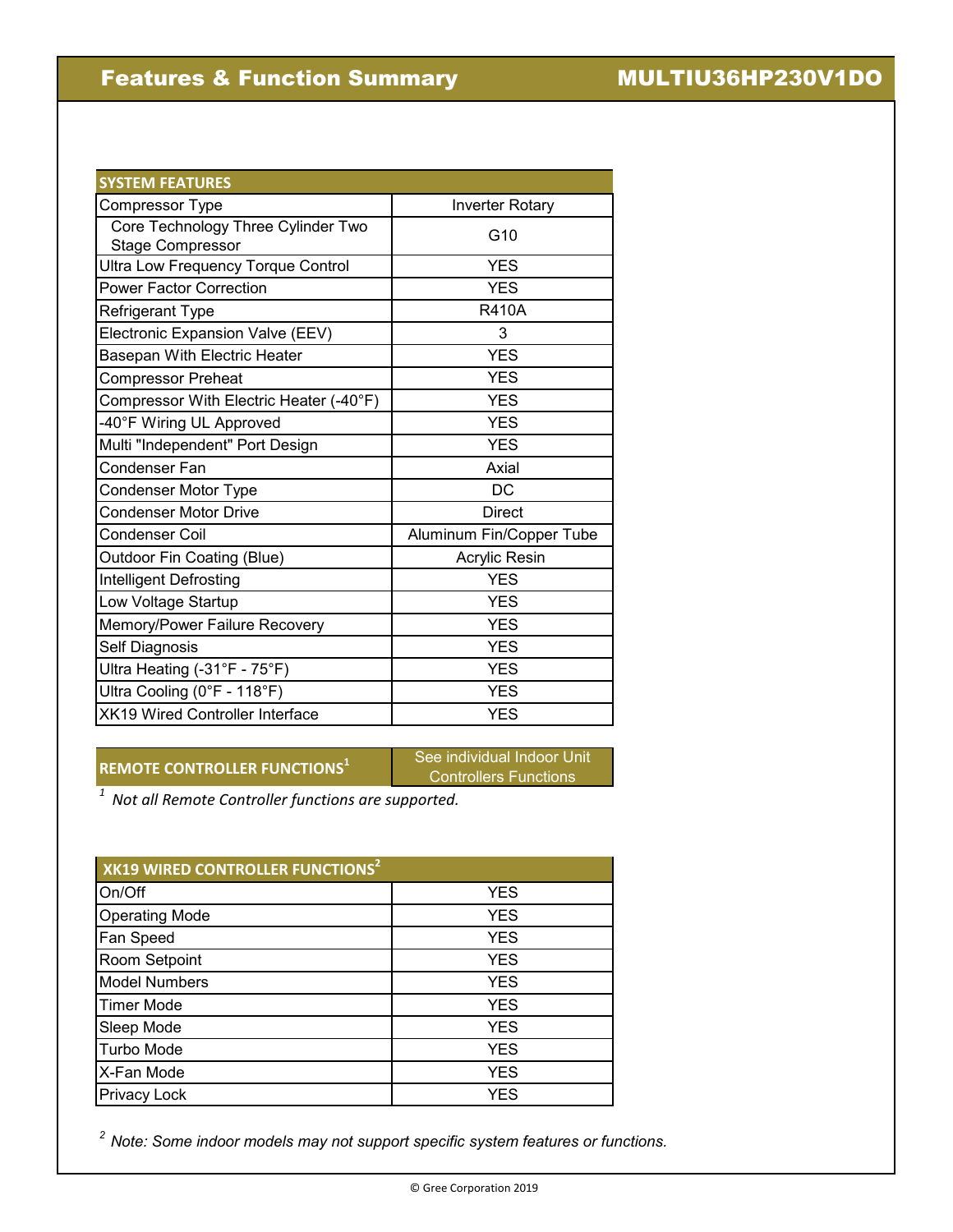### **OUTDOOR UNIT DIMENSIONAL SPECIFICATIONS MULTIU24HP230V1DO**

|                                                                                                                                                                                                                                               | <b>ULTRA HEAT ULTRA COOL</b>                                                                                                            |
|-----------------------------------------------------------------------------------------------------------------------------------------------------------------------------------------------------------------------------------------------|-----------------------------------------------------------------------------------------------------------------------------------------|
| 24,000 BTUH MODEL<br>Model # MULTIU24HP230V1DO 24,000 BTUH 230V                                                                                                                                                                               | <b>MULTI'ULTRA</b>                                                                                                                      |
|                                                                                                                                                                                                                                               | Units: inch<br>B                                                                                                                        |
| <u>THE TELEVISION OF THE TELEVISION OF THE TELEVISION OF THE TELEVISION OF THE TELEVISION OF THE TELEVISION OF T</u><br><del></del><br><u> III III III III III III III III II</u><br>C<br>su minimuszni                                       | 36.2<br>A(in)<br>B (in)<br>14.6<br>C (in)<br>31.1                                                                                       |
| D<br>₩<br>w                                                                                                                                                                                                                                   | D (in)<br>24.0<br>15.6<br>L(in)<br>2.4<br>$W$ (in)                                                                                      |
|                                                                                                                                                                                                                                               | 174/185 lbs<br>Weight (Net/Shipping)                                                                                                    |
| <b>Suction/Gas Line Port Size</b><br>Port #1 3/8-in OD Flared<br>3/8-in OD Flared<br>Port #2<br>3/8-in OD Flared<br>Port #3                                                                                                                   | <b>Liquid Line Port Size</b><br>Port #1<br>1/4-in OD Flared<br>Port #2<br>1/4-in OD Flared<br>1/4-in OD Flared<br>Port #3               |
| <b>MINIMUM SPACING REQUIREMENTS</b>                                                                                                                                                                                                           | Units: inch (mm)                                                                                                                        |
| 20 in<br>(0.5m)<br>12 in<br>(0.3m)<br>$20$ in<br>(0.5m)                                                                                                                                                                                       | Air inlet<br>12 in<br>(0.3m)<br>78 in<br>(2.0m)<br>Air outlet                                                                           |
| Notes:<br>1. Recommended Interconnecting Cable Type Stranded Copper Conductors THHN 600V Unshielded Wire<br>2. Power wiring cable size must comply with applicable national and local codes.<br>3. Test conditions are based on AHRI 210/240. | Specifications are subject to change without notice. Manufacturer reserves the right to discontinue or modify specifications or designs |

© Gree Corporation 2019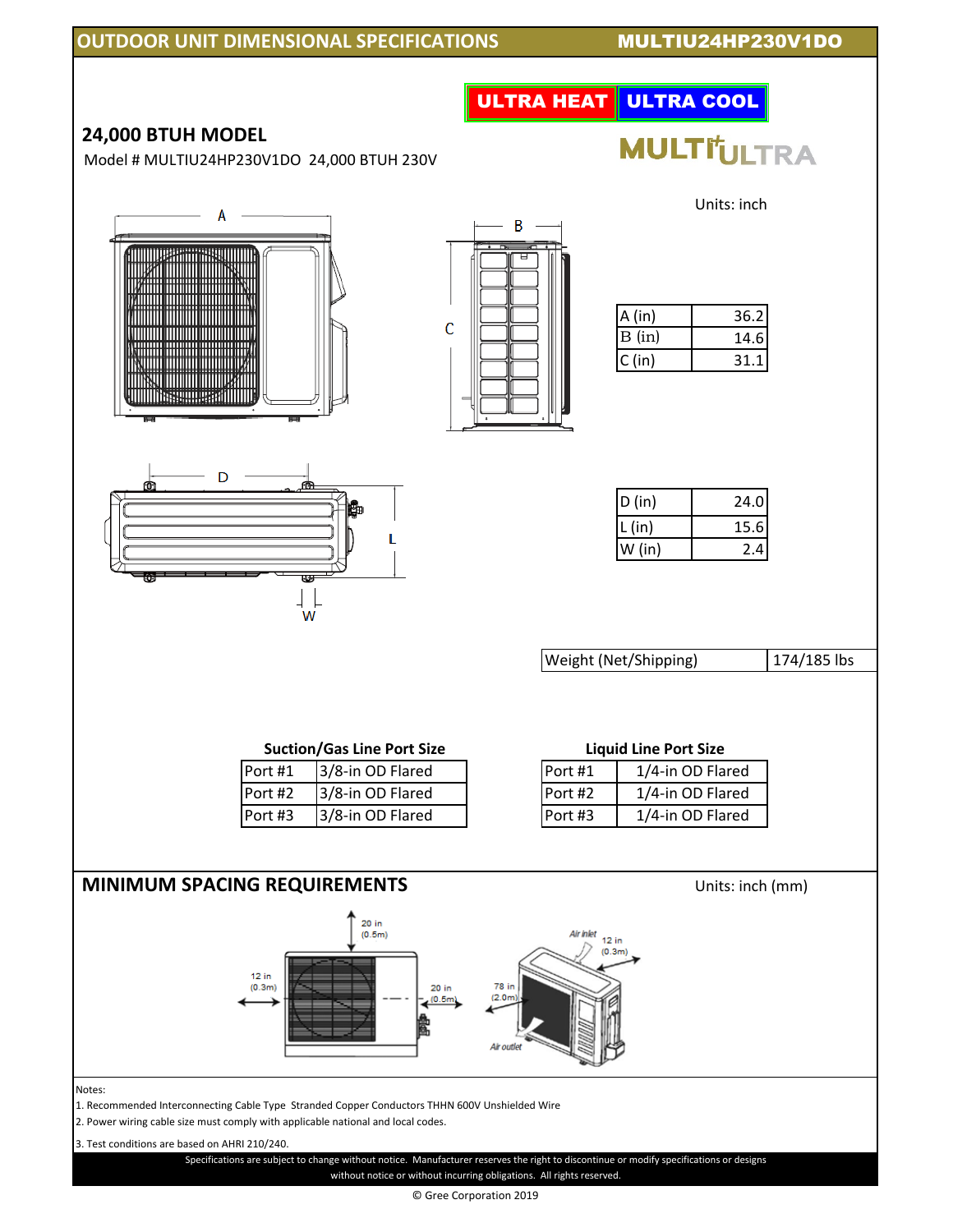#### EXTENDED RATINGS

### MULTIU24HP230V1DO

| <b>LIRA COO</b> |  |
|-----------------|--|
|                 |  |
|                 |  |

| <b>COOLING PERFORMANCE (BtuH)*</b> |                                         |            |       |                  |       |            |  |  |
|------------------------------------|-----------------------------------------|------------|-------|------------------|-------|------------|--|--|
| <b>Outdoor</b>                     | <b>Indoor Entering Air Temperatures</b> |            |       |                  |       |            |  |  |
| <b>Ambient</b>                     |                                         | 68FDB      |       | $73^{\circ}$ FDB |       | 80°F DB    |  |  |
| Temperature                        |                                         | 57F WB     |       | 61°FWB           |       | 67°FWB     |  |  |
| $(DB)$ °F                          | ТC                                      | <b>SHC</b> | TC.   | <b>SHC</b>       | TC.   | <b>SHC</b> |  |  |
| $0^{\circ}$ F                      | 17067                                   | 13385      | 18044 | 14137            | 19870 | 15590      |  |  |
| $5^{\circ}$ F                      | 17664                                   | 13852      | 18674 | 14631            | 20564 | 16135      |  |  |
| $14^{\circ}$ F                     | 18502                                   | 14511      | 19546 | 15324            | 22059 | 17302      |  |  |
| $23^{\circ}$ F                     | 20271                                   | 15901      | 21682 | 17008            | 24843 | 19485      |  |  |
| $32^{\circ}$ F                     | 21541                                   | 16894      | 22756 | 17847            | 25682 | 20137      |  |  |
| $41^{\circ}$ F                     | 22315                                   | 17502      | 23566 | 18482            | 26931 | 21116      |  |  |
| $50^{\circ}$ F                     | 22704                                   | 17806      | 24284 | 19045            | 27825 | 21817      |  |  |
| $59^{\circ}$ F                     | 24582                                   | 19279      | 26293 | 20621            | 28797 | 22579      |  |  |
| $68^{\circ}$ F                     | 27840                                   | 21835      | 29580 | 23196            | 31610 | 24792      |  |  |
| $77^{\circ}$ F                     | 27511                                   | 21580      | 29261 | 22951            | 31320 | 24567      |  |  |
| $86^{\circ}$ F                     | 26158                                   | 20513      | 27898 | 21884            | 30450 | 23882      |  |  |
| $95^{\circ}$ F                     | 24756                                   | 19417      | 26487 | 20768            | 29000 | 22746      |  |  |
| 104°F                              | 23558                                   | 18477      | 25278 | 19828            | 28246 | 22158      |  |  |
| $113^{\circ}F$                     | 22949                                   | 17997      | 24679 | 19348            | 27647 | 21678      |  |  |
| $122^{\circ}F$                     | 22349                                   | 17527      | 24070 | 18878            | 27047 | 21208      |  |  |
| $129^{\circ}F$                     | 21750                                   | 17057      | 23200 | 18193            | 26100 | 20474      |  |  |
|                                    |                                         |            |       |                  |       |            |  |  |

#### **ULTRA HEAT**

| <b>HEATING PERFORMANCE (BtuH)*</b> |                                         |                     |      |                    |                     |        |       |                     |            |
|------------------------------------|-----------------------------------------|---------------------|------|--------------------|---------------------|--------|-------|---------------------|------------|
|                                    | <b>Indoor Entering Air Temperatures</b> |                     |      |                    |                     |        |       |                     |            |
| <b>Outdoor</b>                     | $68^{\circ}$ FDB                        |                     |      | 73°F DB<br>80°F DB |                     |        |       |                     |            |
| <b>Ambient</b>                     | 57°FWB                                  |                     |      | 61°FWB             |                     | 67°FWB |       |                     |            |
| Temperature<br>(DB)                | ТC                                      | Power Input<br>(KW) | COP  | TC                 | Power Input<br>(KW) | COP    | TC    | Power Input<br>(KW) | <b>COP</b> |
| $-31^{\circ}$ F                    | 21500                                   | 5.45                | 1.16 | 21000              | 5.50                | 1.12   | 20500 | 5.70                | 1.05       |
| -22 $\textdegree$ F                | 24954                                   | 5.50                | 1.33 | 24292              | 5.57                | 1.28   | 23801 | 5.74                | 1.21       |
| $-13^{\circ}F$                     | 27324                                   | 5.58                | 1.44 | 26614              | 5.64                | 1.38   | 26089 | 5.82                | 1.31       |
| $-5^{\circ}$ F                     | 31846                                   | 5.42                | 1.72 | 31034              | 5.48                | 1.66   | 30433 | 5.66                | 1.58       |
| $0^{\circ}$ F                      | 31376                                   | 5.51                | 1.67 | 30550              | 5.58                | 1.61   | 29933 | 5.75                | 1.52       |
| $5^{\circ}$ F                      | 31523                                   | 5.24                | 1.76 | 30703              | 5.30                | 1.70   | 30097 | 5.46                | 1.61       |
| $10^{\circ}$ F                     | 31872                                   | 5.29                | 1.77 | 31044              | 5.35                | 1.70   | 30423 | 5.52                | 1.62       |
| $17^{\circ}F$                      | 31268                                   | 5.25                | 1.75 | 30448              | 5.31                | 1.68   | 29825 | 5.48                | 1.60       |
| $19^{\circ}$ F                     | 30852                                   | 4.91                | 1.84 | 30427              | 4.96                | 1.80   | 29802 | 5.12                | 1.71       |
| $24^{\circ}F$                      | 29903                                   | 5.08                | 1.72 | 29546              | 5.14                | 1.68   | 29011 | 5.30                | 1.60       |
| $32^{\circ}$ F                     | 29135                                   | 4.86                | 1.76 | 28814              | 4.92                | 1.72   | 28344 | 5.07                | 1.64       |
| $41^{\circ}F$                      | 30281                                   | 4.50                | 1.97 | 29984              | 4.55                | 1.93   | 29535 | 4.69                | 1.84       |
| $43^{\circ}$ F                     | 31110                                   | 3.52                | 2.59 | 30813              | 3.56                | 2.54   | 30373 | 3.67                | 2.42       |
| 47°F                               | 34000                                   | 3.60                | 2.77 | 33065              | 3.64                | 2.66   | 32366 | 3.76                | 2.52       |
| $53^{\circ}$ F                     | 34340                                   | 3.27                | 3.08 | 33394              | 3.31                | 2.96   | 32695 | 3.41                | 2.81       |
| $59^{\circ}$ F                     | 31614                                   | 3.30                | 2.81 | 30734              | 3.34                | 2.70   | 30085 | 3.45                | 2.56       |
| $64^{\circ}F$                      | 32283                                   | 3.03                | 3.12 | 31394              | 3.06                | 3.00   | 30734 | 3.16                | 2.85       |
| $70^{\circ}$ F                     | 32895                                   | 3.08                | 3.13 | 31987              | 3.11                | 3.01   | 31308 | 3.21                | 2.86       |
| $75^{\circ}$ F                     | 33354                                   | 2.81                | 3.48 | 32436              | 2.84                | 3.34   | 31757 | 2.93                | 3.17       |
| $78^{\circ}$ F                     | 33660                                   | 2.84                | 3.48 | 32732              | 2.87                | 3.34   | 32044 | 2.96                | 3.17       |

\* Maximum system capacity

TC- Total Capacity ( BtuH)

COP- Coefficient of Performance